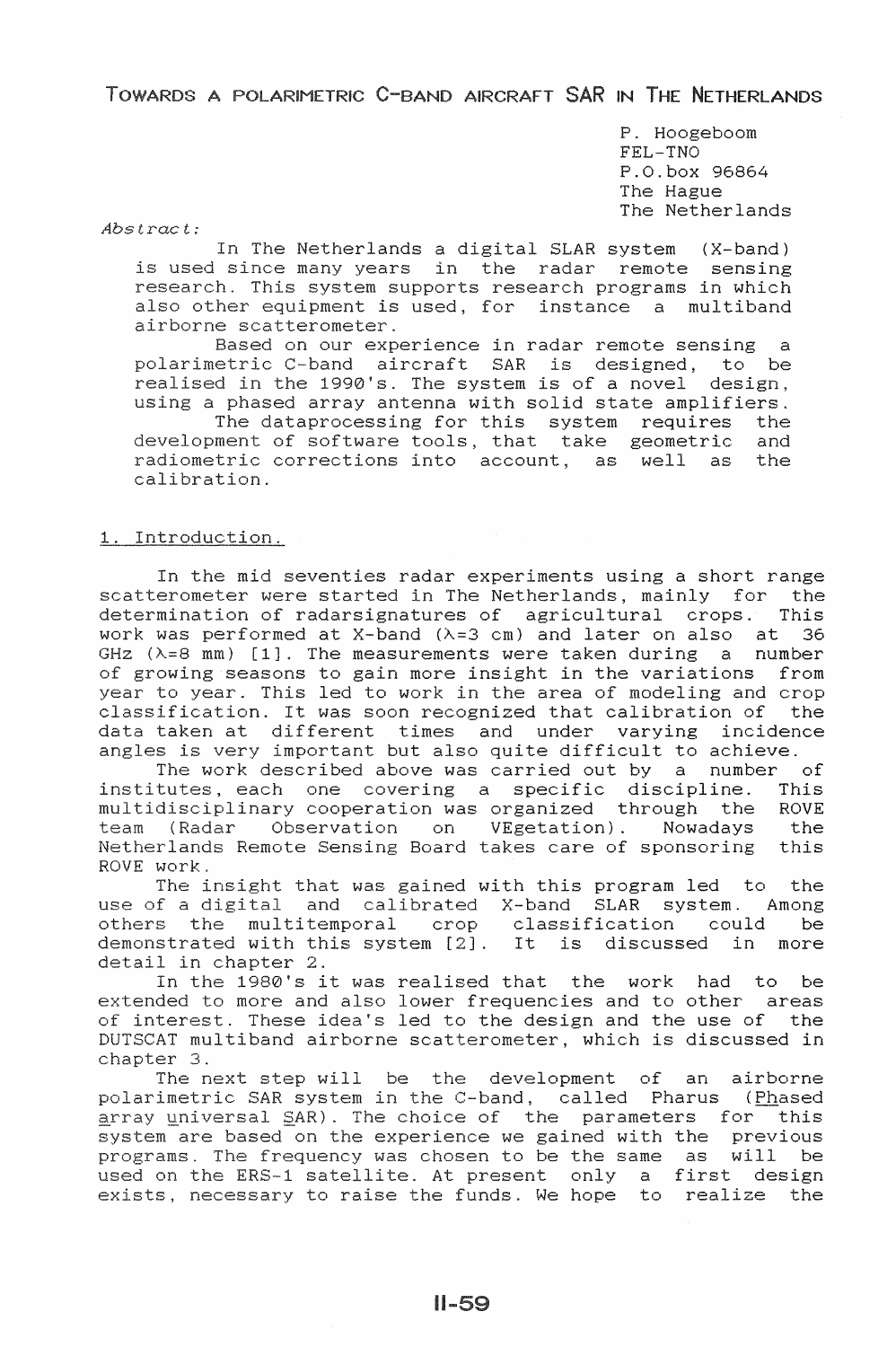final system by 1993. More details about the Pharus project are given in chapter 4.

# 2. SLAR experiments.

For many years the radar remote sensing research in The Netherlands has been using a digital X-band SLAR system to demonstrate various possibilities of radar. Some properties of this system are given in table 1.

frequency : 9.4 GHz (X-band) transmitted power : 25 kW pulselength  $\qquad : 50 / 250$  ns  $(7.5 / 37.5 \text{ m})$ <br>polarisation  $: HH$ polarisation antenna beamwidth : 10 mrad (  $.6$   $^{\circ}$  ) twoway<br>P.R.F.  $\qquad \qquad : 200 \text{ Hz}$ P.R.F. : 200 Hz<br>recording : 4096 \*  $: 4096 * 8$  bit sampling @ 50 MHz (3 m) internal delay line calibration

Table 1: Specification of SLAR system parameters

By using an internal delay line calibration the system is capable of delivering calibrated images. The geometric and radiometric distortions in the captured data are corrected off line with a computer. This process makes use of the<br>simultaneously recorded aircraft attitude and position simultaneously recorded aircraft attitude and position parameters, that are delivered by an inertial navigation system. After correction and resampling images of high quality become available [3]. *A* high image quality is often desirable, for instance in the case of multitemporal crop classification.



07/05/80 11/07/80 12/08/80

Figure 1: X-band SLAR flights over a testarea in the Flevopolder. Image dimensions: 3.7x6.2 km. Altitude 660 m.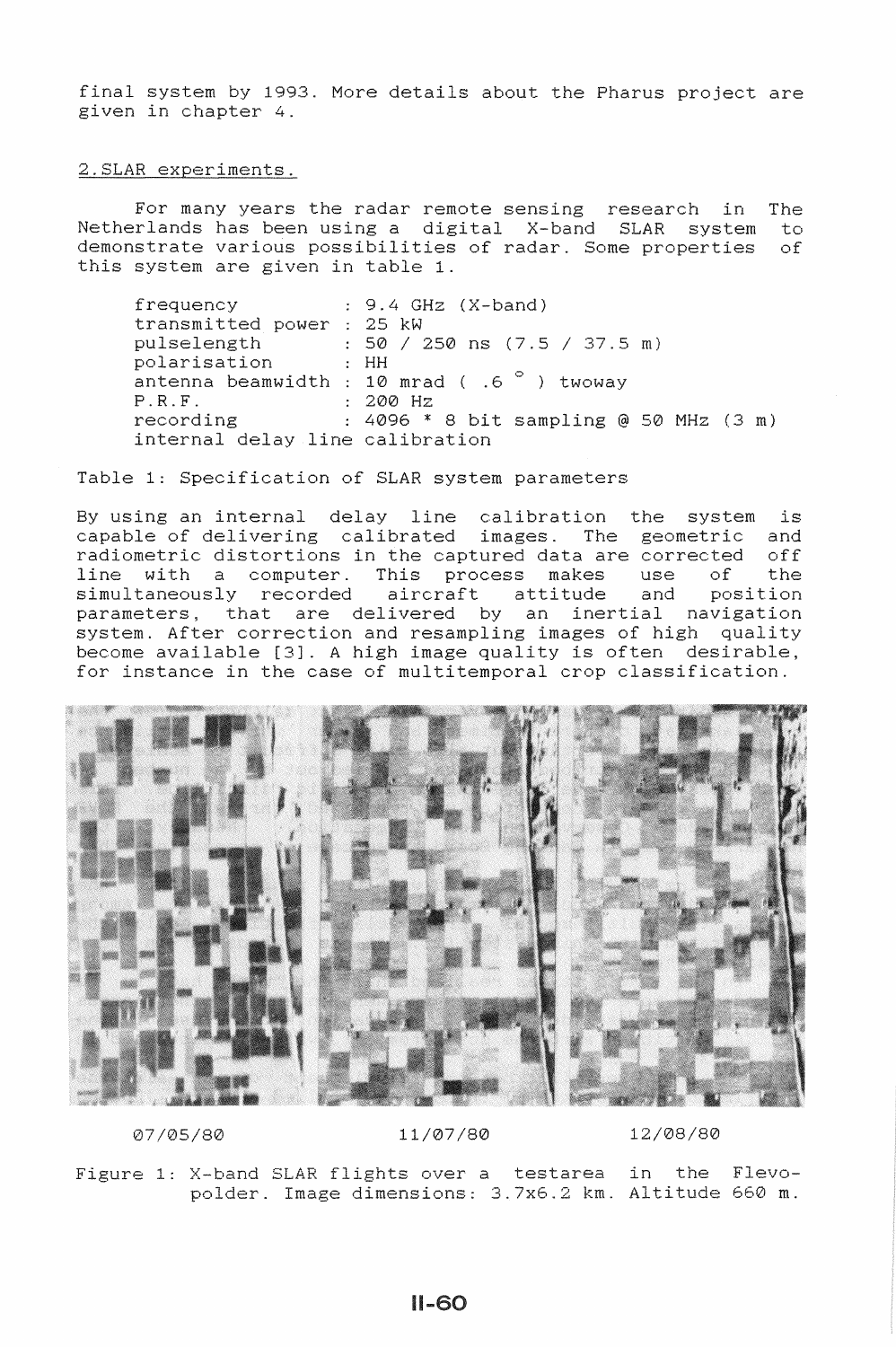Although the discrimination between various agricultural crop types in one radar image sometimes is difficult, the task can be facilitated by combining several images, taken under different incidence angles or at different times in the growing season. To enable a prosperous identification it is necessary that the images can be overlayed on to each other and that the reflection coefficients (grey values) may be compared between images. If these conditions are met, then useful results may be expected. In figure 1 a set of images from the SLAR are shown, taken in the Flevopolder in The Netherlands at 3 different times. Using a multitemporal classification procedure we were able to correctly classify over 90% of this area [2,4].

### 3. Multiband Airborne scatterometer experiments.

Detailed radar signature studies and modeling work require tools to measure backscatter coefficients as a function of<br>frequency, incidence angle and polarisation. The DUTSCAT frequency, incidence angle and polarisation. The multiband airborne scatterometer, designed and built by the Delft University of Technology is such a tool, capable of acquiring data at 6 frequencies ranging from 1 - 18 GHz.

In the past a groundbased scatterometer program was carried out in The Netherlands. The datasets that came out can now be extended by the use of this new tool. These datasets form the basis for the knowledge that is necessary to evaluate new applications in the field of remote sensing.



Figure 2: example of the DUTSCAT scatterometerdata captured during the Agriscatt 87 campaign.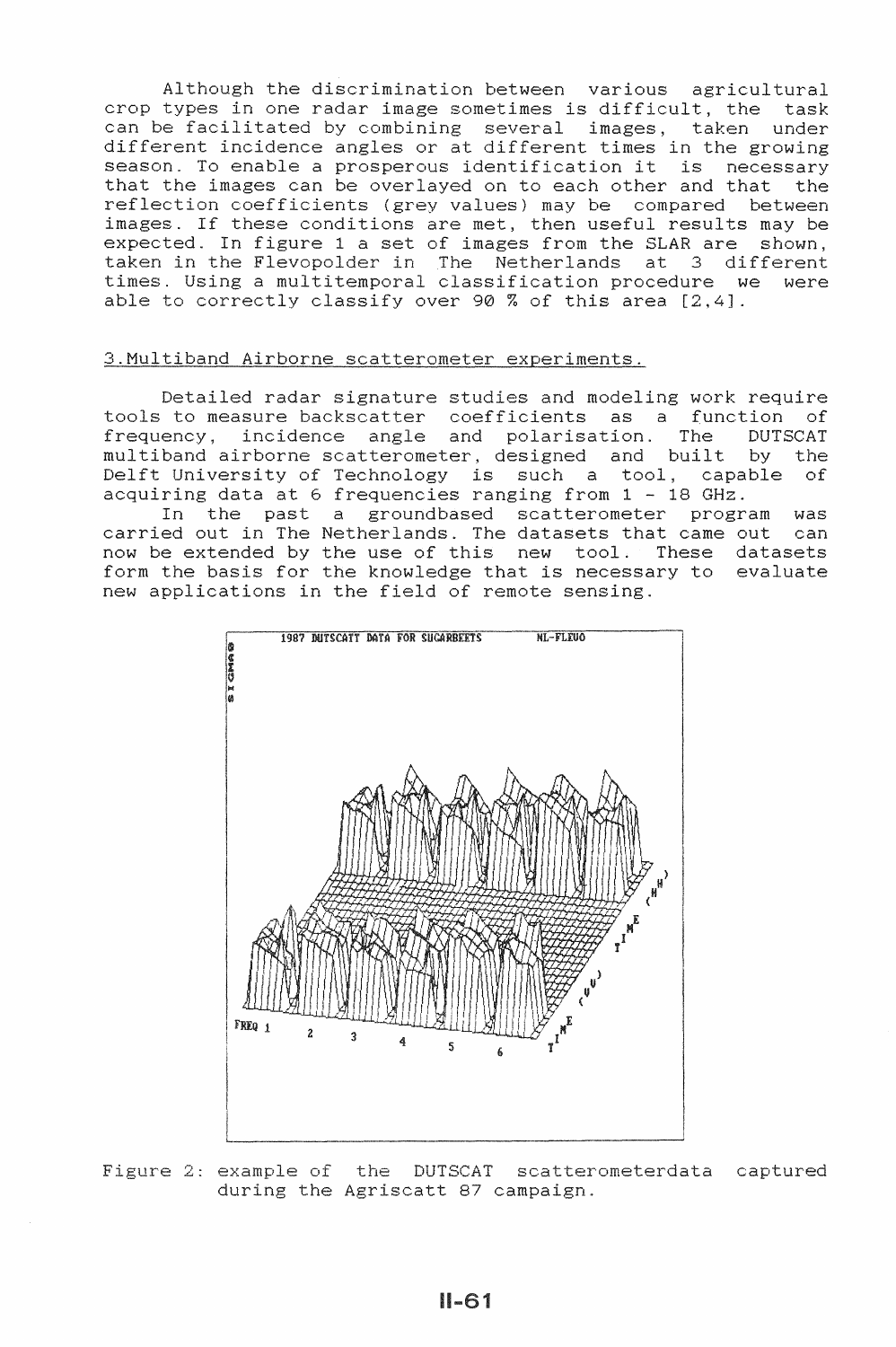Figure 2 shows a 3 dimensional plot of the data that was captured with the DUTSCAT during the 1987 AGRISCATT captured with the DUTSCAT during the 1987 AGRISCATT campaign<br>over a testarea in the Flevopolder. The plot shows the backscatter for sugarbeets in twelve blocks. The upper 6 blocks<br>are the HH polarised measurements, the lower ones VV. Every are the HH polarised measurements, the lower ones VV. Every<br>block along the X-axis shows the data for a certain frequency. Every block along the X-axis shows the data for a certain Within a block the incidence angle is plotted along the X-axis and time along the Y-axis.

Apart from studying the behaviour of targets as a function of frequency or incidence angle, we can also study the arisation dependence, which becomes of growing importance as point is acponsing, which becomes of growing importance as<br>the interest in polarimetry increases. In the near future the DUTSCAT will be fitted with a possibility to measure two like DUTSCAT will be fitted with a possibility to measure two like polarisations and their phase difference simultaneously, which enables a thorough preparation for the polarimetric SAR system.

## 4. Plans for a polarimetric SAR.

A few years ago three institutes in The Netherlands A few years ago three institutes in The Netherlands<br>developed a plan to design and build a polarimetric C-band<br>aircraft SAR system of a novel design, meant as a replacement aircraft SAR system of a novel design, meant as a for our current SLAR system. These institutes are<br>and Electronics Laboratory TNO in The Hague, These institutes are the Physics<br>TNO in The Hague, the National<br>in Amsterdam and the Microwave Aerospace Laboratory NLR Laboratory of the Delft University of Technology. This work was done under contract the National Remote Sensing Board.



3: Block diagram of the PHARUS project.

 $II-62$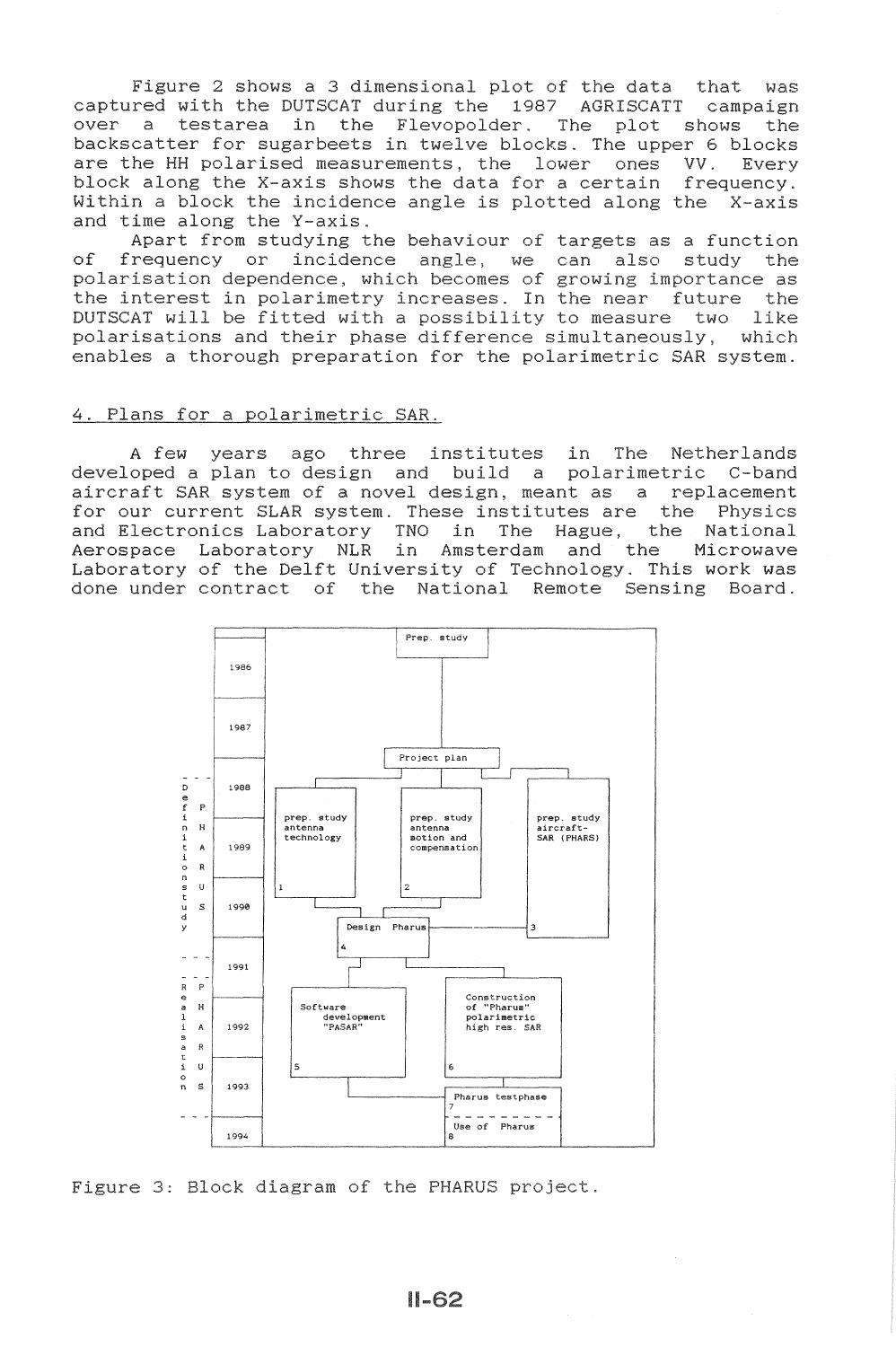We are presently in the process of fund raising, which sofar took considerably more time than was anticipated in the beginning.

The plans for a SAR are based on the experience that was built up with the previously described programs. The choice for C-band was based on the development of the ESA ERS satellite program [5]. Figure 3 shows a block diagram of the project (PHARUS stands for Phased Array Universal SAR).

The projectteam is currently waiting for a GO on the first three preparatory studies. These studies are considered essential for a proper design of the PHARUS. The system will have an active array antenna, reason why a preparatory study on antenna technology is included. Especially the problems of between the different polarisations and the<br>antenna design (including power and low noise integrated antenna design (including power and amplifiers) will be studied. The antenna motion and compensation study is necessary to build up the experience with<br>corrections of aircraft or rather antenna movements. In the corrections of aircraft or rather antenna movements. In the third preparatory study a SAR testbed will be realised in the third preparatory study a SAR testbed will be realised in the aircraft that will also carry the PHARUS. The testbed is aircraft that will also carry the PHARUS. The testbed is<br>necessary to study general problems of aircraft SAR and to necessary to study general problems of aircraft SAR and to<br>study the coherent integration processes which in the end study the coherent integration processes which in the determine the sensitivity of the system. Finally the testbed can be used to determine the antenna motions from the radarsignal (via autofocus techniques). The results will be compared with motion measurements taken from other sensors,<br>like gyro's and accelerometers. This forms an important input like gyro's and accelerometers. This forms an important for the final choice on a motion compensation system.

In table 2 some key parameters of the PHARS SAR testbed are given. It should be considered as a very simple SAR system with a limited range. There are separate patch antenna's for transmission and reception. These antenna's are fixed to the aircraft. The beam can be steered in coarse steps of 3.5 °

| -frequency                  | $: 5.3$ GHz $(C-band)$                                   |
|-----------------------------|----------------------------------------------------------|
| -antenna's                  | : two 7-element patch antenna's                          |
|                             | beamwidth 12 * 24 degr, HH pol.                          |
|                             | coarse step beamsteering $(3.5^\circ)$                   |
|                             | -transmitted power : 70 - 140 Watt peak by 7 transistors |
| $-PRF$                      | $: 3500$ Hz                                              |
| -pulsewidth                 | : 32 ns (4.8 m) after compression                        |
|                             | 12.8 $\mu$ s before compression                          |
| -digitisation               | : 2048 samples I and Q, 8 bits @ 40 MHz                  |
| $-range$                    | $: 6 - 13.7$ km                                          |
| $-zzimuth$ presumming: 16 x |                                                          |
| -aircraft                   | : Swaeringen Metro; used at an altitude                  |
|                             | of 6 km, and a speed of 100 m/s                          |

Table 2: Properties of the SAR testbed to be realised in the preparatory study on aircraft SAR PHARS.

to compensate for the average driftangle. The beamwidth of the antenna is wide enough to eliminate the influence of aircraft yaw. Each element of the array antenna is equipped with its own transistor power amplifier of 10 - 20 Watts.

The use of distributed power generation with transistors instead of central TWT (traveling wave tube) power generation will yield a much smaller than usual peak power in both the